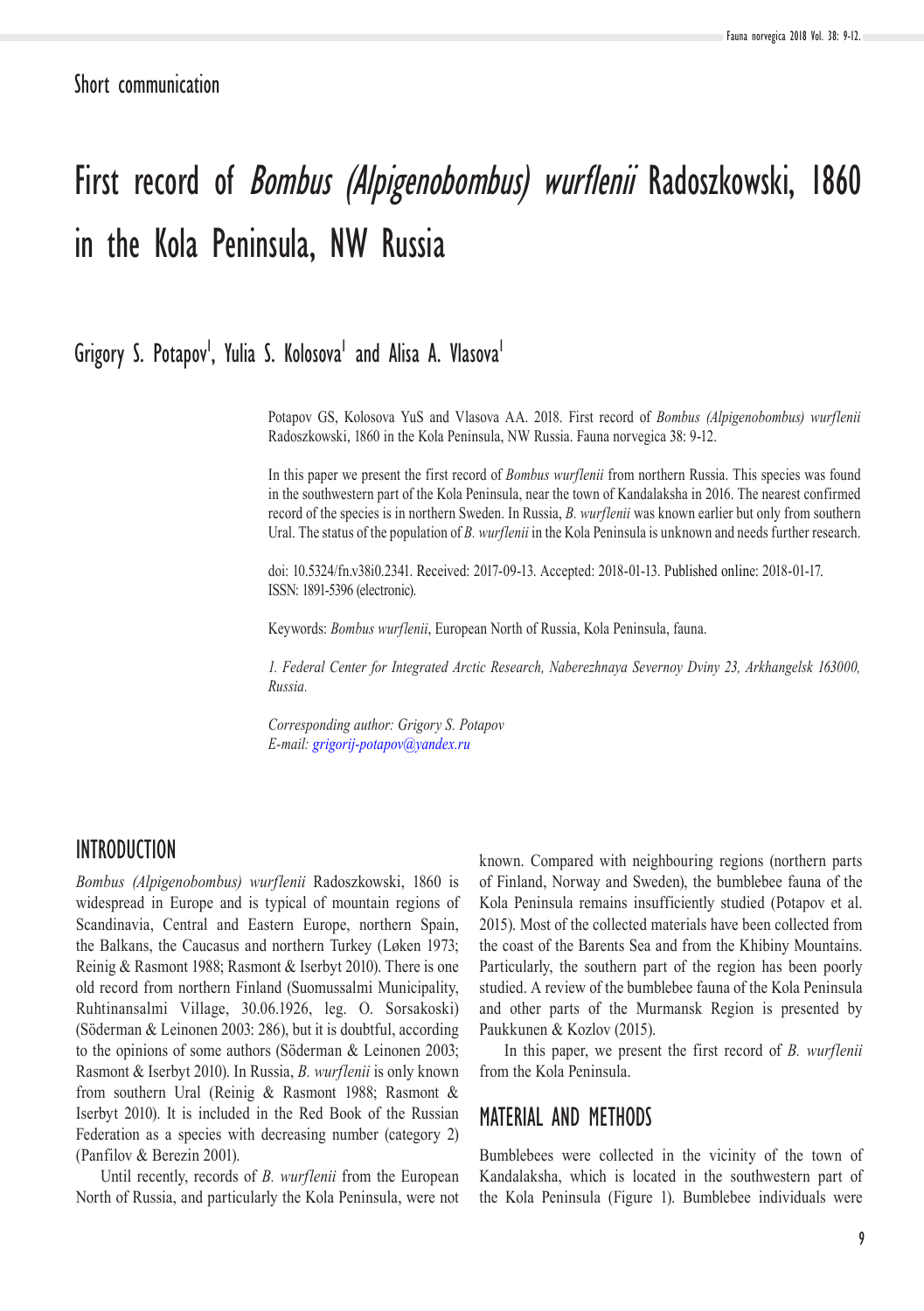

Figure 1. Map of the study region. The sampling localities from Kandalaksha (Russia, Murmansk Region) and Scandinavian countries are shown as a black circles. The unverified localities from Ruhtinansalmi (Finland) is shown as an open circle.

found near a roadside that runs alongside the coniferous forest  $(67^{\circ}08'43''$ N;  $32^{\circ}25'55''$ E) on the  $26^{th}$  and  $28^{th}$  of July 2016, and they were caught with an entomological net on *Cirsium arvense* (L.) Scop. The total number of specimens is 6. Three individuals are workers and three are males.

Bumblebees were identified by using the key from Løken (1973). The nomenclature follows Williams (2017). Images of the specimens were taken by using a Leica EZ4D stereomicroscope (Leica Microsystems GmbH, Germany).

All specimens are deposited in the Russian Museum of the Biodiversity Hotspots (RMBH), Federal Center for Integrated Arctic Research (FCIARctic), Russian Academy of Sciences (RAS), Arkhangelsk, Russia.

The map in Figure 1 was produced by using ArcGIS 10.0 software (Environmental Systems Research Institute, ESRI®).

#### **RESULTS**

All of the six specimens of bumblebees belong to *B. wurflenii* ssp. *brevigena* Thompson, 1870 (Reinig & Rasmont 1988; Söderman & Leinonen 2003). General views of specimens of worker and male with its genital capsule are shown in Figure 2. This subspecies is dark coloured, while females have black



Figure 2. Morphological patterns of the studied specimens of *Bombus wurflenii*: general view of worker (a), male (b), and genital capsule (c). Photo: Grigory Potapov.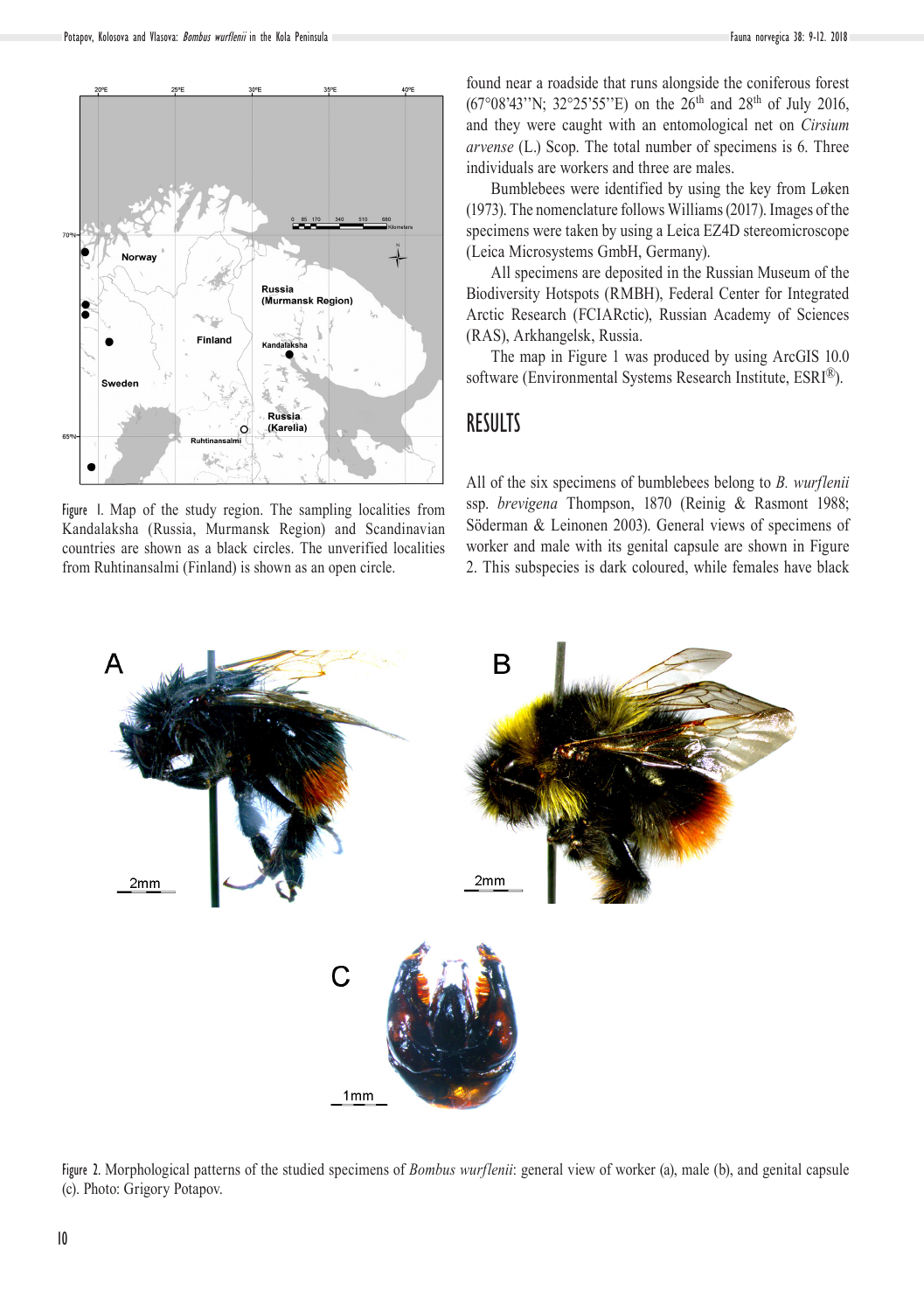thorax and black three first tergites with very slight admixture of yellow hairs (Løken 1973; Reinig & Rasmont 1988). This subspecies inhabits Scandinavia. The nominate subspecies occurs in the Caucasus and northern Turkey (Reinig & Rasmont 1988).

#### **DISCUSSION**

To the best of our knowledge, our finding of *B. wurflenii* is the first for northern Russia. In the Kola Peninsula and other parts of the Murmansk Region, this species has not been recorded earlier (Paukkunen & Kozlov 2015; Potapov 2015). This species has not been found in other regions of northern Russia, i.e. either Karelia or Arkhangelsk Region (Söderman & Leinonen 2003; Potapov & Kolosova 2016). The nearest confirmed record of *B. wurflenii* has been made in northern Sweden (Rasmont & Iserbyt 2010).

If we assume that *B. wurflenii* appeared in the Kola Peninsula recently, the possible migratory pathways of this species can pass from northern Sweden and Norway through northern Finland. On the other hand, there is a possibility that the species has been overlooked in the Murmansk Region. It is noteworthy that the colouration of workers of *B. wurflenii* bears some resemblance to *B. lapidarius* L., 1758, and the colouration of males of this species bears some resemblance to *B. pratorum* L., 1761. However, *B. lapidarius* is unknown from the Murmansk Region and northern Karelia (Rasmont & Iserbyt 2010). *B. pratorum* and *B. wurflenii* have distinctly different male genitalia (Løken 1973), hence it is unlikely that these species would be wrongly identified. Some authors, who based their findings on large collections and summarised the materials of the bumblebee fauna for the different districts of the Murmansk Region, have never recorded *B. wurflenii* in the region (Potapov 2015; Paukkunen & Kozlov 2015). It is more likely that the finding of *B. wurflenii* is caused by insufficient knowledge of the bumblebee fauna in the Murmansk Region.

In support of the first assumption, it is noteworthy that in recent decades some bumblebee species have expanded their distribution northwards in Fennoscandia (Martinet et al. 2015). With respect to *B. lapidarius* (Linnaeus, 1758) and *B. terrestris* (Linnaeus, 1758), both species dispersed to the North above latitude 68°N (Martinet et al. 2015). Also, *B. wurflenii*  has expanded its distribution in Scandinavia, and "now occurs 200 km north of its 1973 limits", which is above latitude 69°N (Martinet et al. 2015: 305). The eastwards expansion of *B. wurflenii* is also quite possible. According to the models of the suitable areas for *B. wurflenii* with respect to the future (Rasmont et al. 2015), the areas adjacent to the Kola Peninsula can be considered as future areas of occurrence for this species.

Further research is necessary in order to assess the status of the population of *B. wurflenii* in the Kola Peninsula and adjacent areas.

### ACKNOWLEDGEMENTS

This study was supported by the Russian Foundation for Basic Research (RFBR, project no. 16-34-60035 mol a dk). We are grateful to Juho Paukkunen M.Sc. (Finnish Museum of Natural History, University of Helsinki, Finland) for providing us with valuable information concerning *Bombus wurflenii* in Finland. Special thanks are due to Dr. Matthew Copley for improving the language.

#### **REFERENCES**

- Løken A. 1973. Studies of Scandinavian bumblebees (Hymenoptera, Apidae). Norsk Entomologisk Tidsskrift 20(1): 1-218.
- Martinet B, Rasmont P, Cederberg B, Evrard D, Ødegaard F, Paukkunen J, Lecocq T. 2015. Forward to the north: two Euro-Mediterranean bumblebee species now cross the Arctic Circle. Annales de la Société entomologique de France (N.S.) 51 (4): 303-309. [doi: 10.1080/00379271.2015.1118357](http://dx.doi.org/10.1080/00379271.2015.1118357)
- Panfilov DV, Berezin MV. 2001. *Bombus mastrucatus* Gerstaecker, 1869. In: Red Book of the Russian Federation (animals). Moscow. Ministry of Natural Resources and Environment of the Russian Federation. [http://www.mnr.gov.ru/regulatory/detail.](http://www.mnr.gov.ru/regulatory/detail.php?ID=128273) [php?ID=128273.](http://www.mnr.gov.ru/regulatory/detail.php?ID=128273) Accessed 2017-12-05
- Paukkunen J, Kozlov MV. 2015. Stinging wasps, ants and bees (Hymenoptera: Aculeata) of the Murmansk region, Northwest Russia. Entomologica Fennica 26: 53-73.
- Potapov GS. 2015. Structure of bumblebee communities (Hymenoptera: Apidae, *Bombus* Latr.) in the European North of Russia. PhD thesis. Tomsk. National Research Tomsk State University. 147 p. (In Russian).
- Potapov GS, Kolosova YuS. 2016. Fauna of bumblebees (Hymenoptera: Apidae: *Bombus* Latr.) in the mainland part of Arkhangelsk Region, NW Russia. Annales de la Société entomologique de France (N.S.) 52 (3): 150-160. doi: [10.1080/00379271.2016.1217167](http://dx.doi.org/10.1080/00379271.2016.1217167)
- Potapov GS, Kolosova YS, Kondakov AV. 2015. Bumblebee assemblages (Hymenoptera, Apidae) of ruderal habitats in the Kola Peninsula, NW Russia. Fauna norvegica 35: 3-8. doi: [10.5324/fn.v35i0.1837](http://dx.doi.org/10.5324/fn.v35i0.1837)
- Rasmont P, Iserbyt S. 2010. Atlas of the European Bees: genus Bombus. 3rd Edition. STEP Project. Atlas Hymenoptera. [http://](http://zoologie.umons.ac.be/hymenoptera/page.asp?ID=169) [zoologie.umons.ac.be/hymenoptera/page.asp?ID=169.](http://zoologie.umons.ac.be/hymenoptera/page.asp?ID=169) Accessed 2017-12-05
- Rasmont P, Franzén M, Lecocq T, Harpke A, Roberts SPM, Biesmeijer JC, Castro L, Cederberg B, Dvořák L, Fitzpatrick U, Gonseth Y, Haubruge E, Mahé G, Manino A, Michez D, Neumayer J, Ødegaard F, Paukkunen J, Pawlikowski T, Potts SG, Reemer M, Settele J, Straka J, Schweiger O. 2015. Climatic risk and distribution atlas of European bumblebees. Biorisk 10 (Special issue).
- Reinig WF, Rasmont P. 1988. Beitrag zur Kenntnis der Bergwaldhummel *Alpigenobombus wurfleini* (Radoszkowski, 1859). Spixiana 11(1): 37-67.
- Söderman G, Leinonen R. 2003. Suomen mesipistiäiset ja niiden uhanalaisuus. Helsinki. Tremex Press. 420 p.